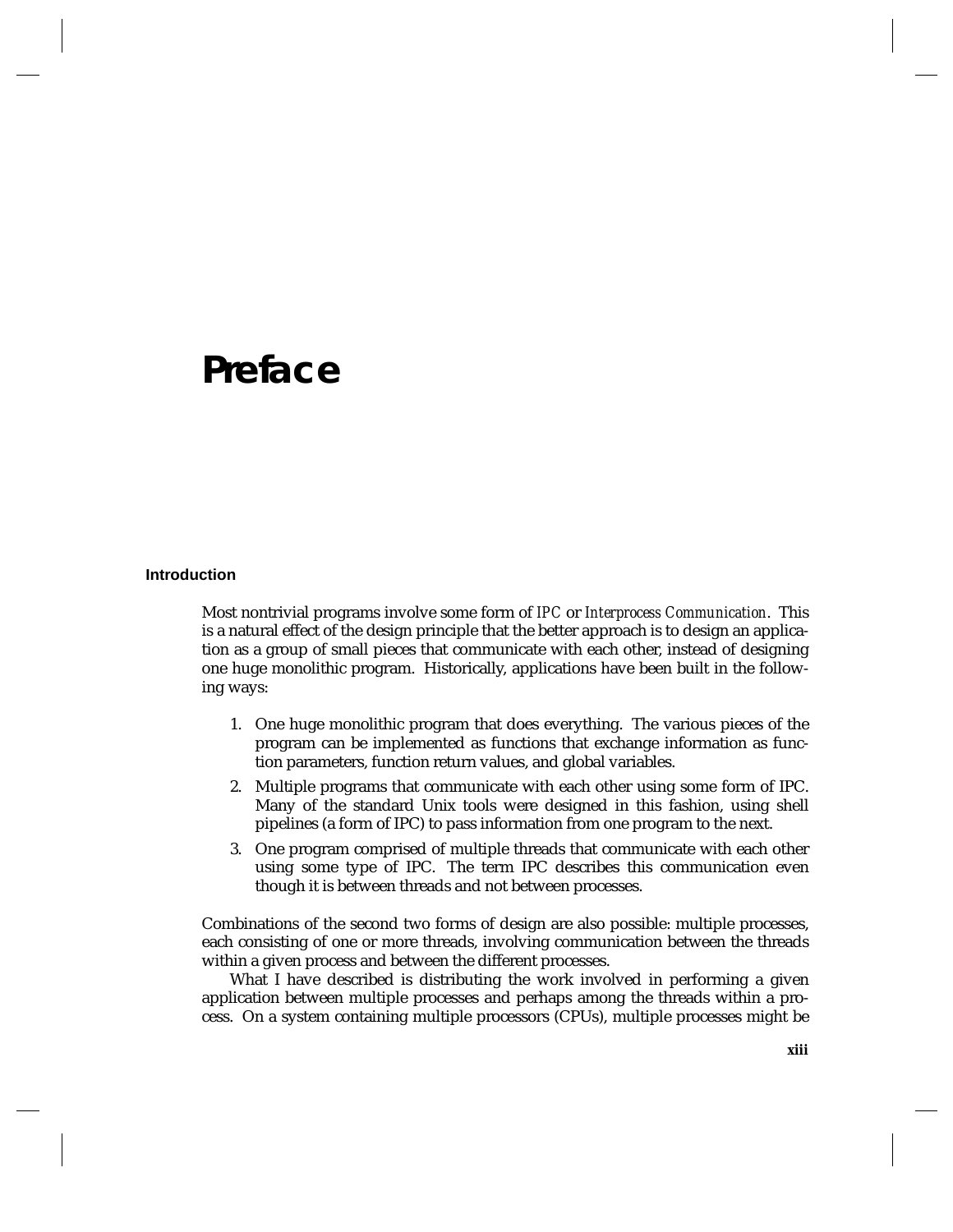able to run at the same time (on different CPUs), or the multiple threads of a given process might be able to run at the same time. Therefore, distributing an application among multiple processes or threads might reduce the amount of time required for an application to perform a given task.

This book describes four different forms of IPC in detail:

- 1. message passing (pipes, FIFOs, and message queues),
- 2. synchronization (mutexes, condition variables, read–write locks, file and record locks, and semaphores),
- 3. shared memory (anonymous and named), and
- 4. remote procedure calls (Solaris doors and Sun RPC).

This book does not cover the writing of programs that communicate across a computer network. This form of communication normally involves what is called the *sockets API* (application program interface) using the TCP/IP protocol suite; these topics are covered in detail in Volume 1 of this series [Stevens 1998].

One could argue that single-host or nonnetworked IPC (the subject of this volume) should not be used and instead all applications should be written as distributed applications that run on various hosts across a network. Practically, however, single-host IPC is often much faster and sometimes simpler than communicating across a network. Techniques such as shared memory and synchronization are normally available only on a single host, and may not be used across a network. Experience and history have shown a need for both nonnetworked IPC (this volume) and IPC across a network (Volume 1 of this series).

This current volume builds on the foundation of Volume 1 and my other four books, which are abbreviated throughout this text as follows:

- UNPv1: *UNIX Network Programming, Volume 1* [Stevens 1998],
- APUE: *Advanced Programming in the UNIX Environment* [Stevens 1992],
- TCPv1: *TCP/IP Illustrated, Volume 1* [Stevens 1994],
- TCPv2: *TCP/IP Illustrated, Volume 2* [Wright and Stevens 1995], and
- TCPv3: *TCP/IP Illustrated, Volume 3* [Stevens 1996].

Although covering IPC in a text with ''network programming'' in the title might seem odd, IPC is often used in networked applications. As stated in the Preface of the 1990 edition of *UNIX Network Programming*, ''A requisite for understanding how to develop software for a network is an understanding of interprocess communication (IPC).''

## **Chang es from the First Edition**

This volume is a complete rewrite and expansion of Chapters 3 and 18 from the 1990 edition of *UNIX Network Programming*. Based on a word count, the material has expanded by a factor of five. The following are the major changes with this new edition: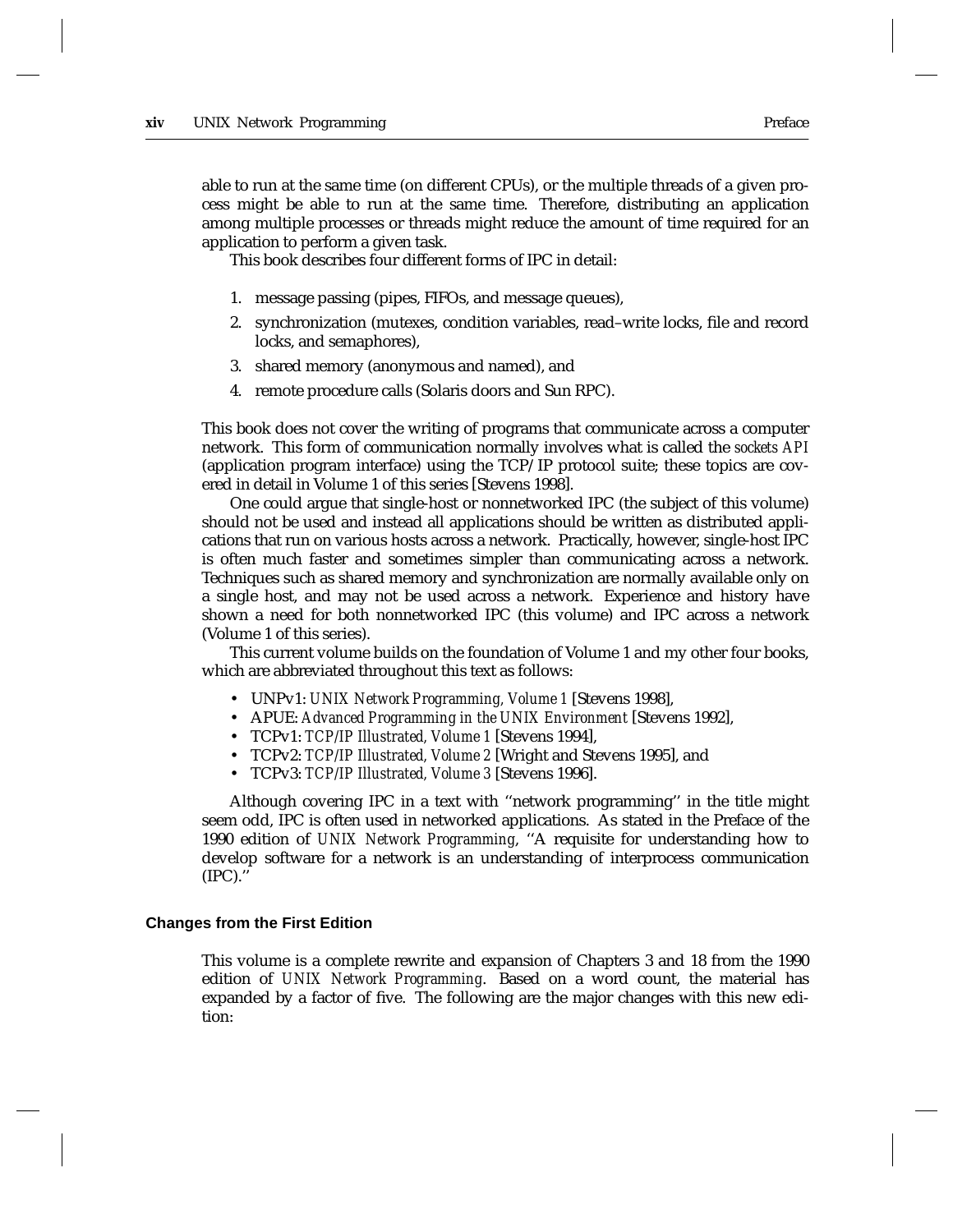- In addition to the three forms of ''System V IPC'' (message queues, semaphores, and shared memory), the newer Posix functions that implement these three types of IPC are also covered. (I say more about the Posix family of standards in Section 1.7.) In the coming years, I expect a movement to the Posix IPC functions, which have several advantages over their System V counterparts.
- The Posix functions for synchronization are covered: mutex locks, condition variables, and read–write locks. These can be used to synchronize either threads or processes and are often used when accessing shared memory.
- This volume assumes a Posix threads environment (called ''Pthreads''), and many of the examples are built using multiple threads instead of multiple processes.
- The coverage of pipes, FIFOs, and record locking focuses on their Posix definitions.
- In addition to describing the IPC facilities and showing how to use them, I also develop implementations of Posix message queues, read–write locks, and Posix semaphores (all of which can be implemented as user libraries). These implementations can tie together many different features (e.g., one implementation of Posix semaphores uses mutexes, condition variables, and memory-mapped I/O) and highlight conditions that must often be handled in our applications (such as race conditions, error handling, memory leaks, and variable-length argument lists). Understanding an implementation of a certain feature often leads to a greater knowledge of how to use that feature.
- The RPC coverage focuses on the Sun RPC package. I precede this with a description of the new Solaris doors API, which is similar to RPC but on a single host. This provides an introduction to many of the features that we need to worry about when calling procedures in another process, without having to worry about any networking details.

#### **Readers**

This text can be used either as a tutorial on IPC, or as a reference for experienced programmers. The book is divided into four main parts:

- message passing,
- synchronization,
- shared memory, and
- remote procedure calls

but many readers will probably be interested in specific subsets. Most chapters can be read independently of others, although Chapter 2 summarizes many features common to all the Posix IPC functions, Chapter 3 summarizes many features common to all the System V IPC functions, and Chapter 12 is an introduction to both Posix and System V shared memory. All readers should read Chapter 1, especially Section 1.6, which describes some wrapper functions used throughout the text. The Posix IPC chapters are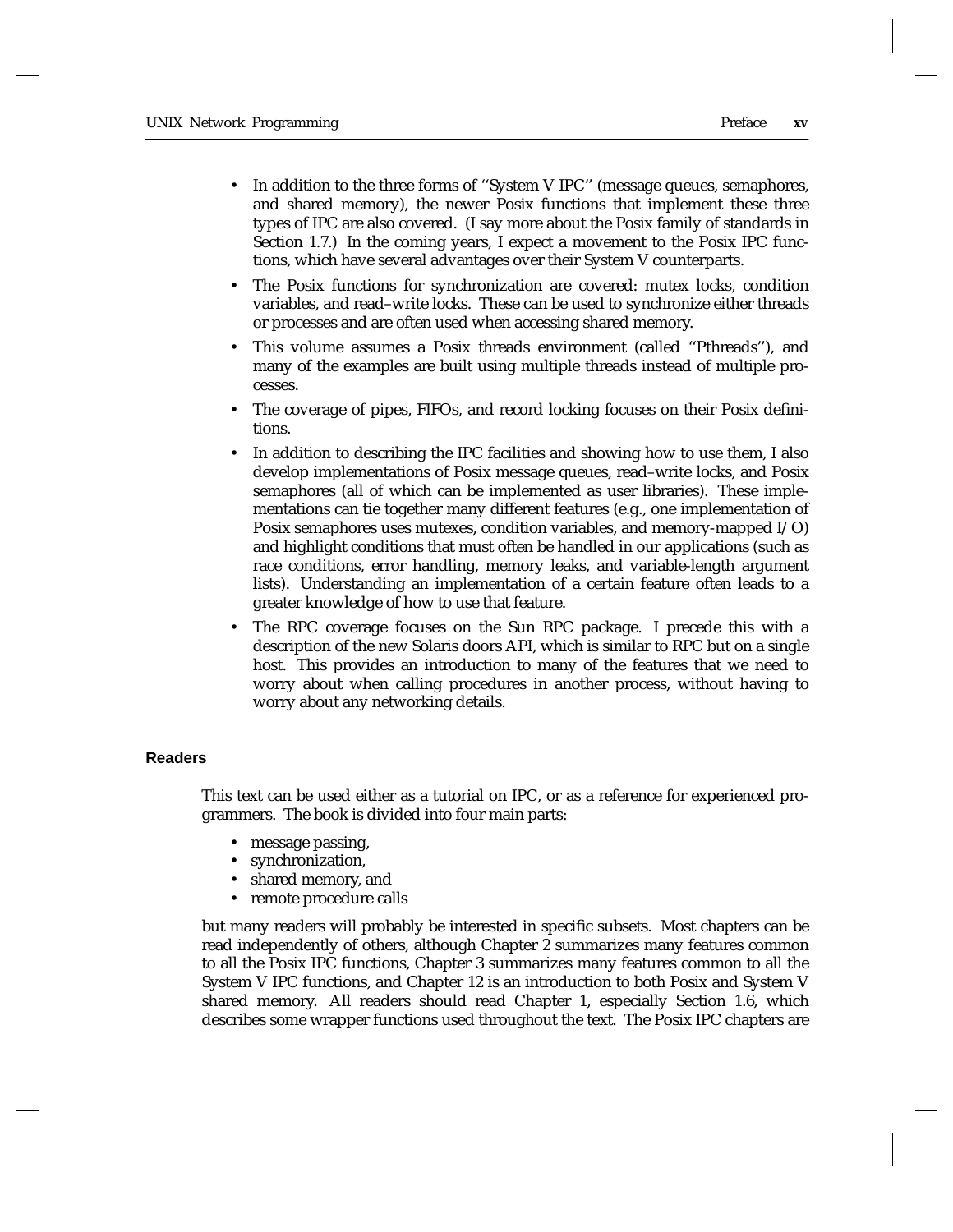independent of the System V IPC chapters, and the chapters on pipes, FIFOs, and record locking belong to neither camp. The two chapters on RPC are also independent of the other IPC techniques.

To aid in the use as a reference, a thorough index is provided, along with summaries on the end papers of where to find detailed descriptions of all the functions and structures. To help those reading topics in a random order, numerous references to related topics are provided throughout the text.

## **Source Code and Errata Availability**

The source code for all the examples that appear in this book is available from the author 's home page (listed at the end of this Preface). The best way to learn the IPC techniques described in this book is to take these programs, modify them, and enhance them. Actually writing code of this form is the *only* way to reinforce the concepts and techniques. Numerous exercises are also provided at the end of each chapter, and most answers are provided in Appendix D.

A current errata for this book is also available from the author's home page.

## **Acknowledgments**

Although the author's name is the only one to appear on the cover, the combined effort of many people is required to produce a quality text book. First and foremost is the author 's family, who put up with the long and weird hours that go into writing a book. Thank you once again, Sally, Bill, Ellen, and David.

My thanks to the technical reviewers who provided invaluable feedback (135 printed pages) catching lots of errors, pointing out areas that needed more explanation, and suggesting alternative presentations, wording, and coding: Gavin Bowe, Allen Briggs, Dave Butenhof, Wan-Teh Chang, Chris Cleeland, Bob Friesenhahn, Andrew Gierth, Scott Johnson, Marty Leisner, Larry McVoy, Craig Metz, Bob Nelson, Steve Rago, Jim Reid, Swamy K. Sitarama, Jon C. Snader, Ian Lance Taylor, Rich Teer, and Andy Tucker.

The following people answered email questions of mine, in some cases *many* questions, all of which improved the accuracy and presentation of the text: David Bausum, Dave Butenhof, Bill Gallmeister, Mukesh Kacker, Brian Kernighan, Larry McVoy, Steve Rago, Keith Skowran, Bart Smaalders, Andy Tucker, and John Wait.

A special thanks to Larry Rafsky at GSquared, for lots of things. My thanks as usual to the National Optical Astronomy Observatories (NOAO), Sidney Wolff, Richard Wolff, and Steve Grandi, for providing access to their networks and hosts. Jim Bound, Matt Thomas, Mary Clouter, and Barb Glover of Digital Equipment Corp. provided the Alpha system used for most of the examples in this text. A subset of the code in this book was tested on other Unix systems: my thanks to Michael Johnson of Red Hat Software for providing the latest releases of Red Hat Linux, and to Dave Marquardt and Jessie Haug of IBM Austin for an RS/6000 system and access to the latest releases of AIX.